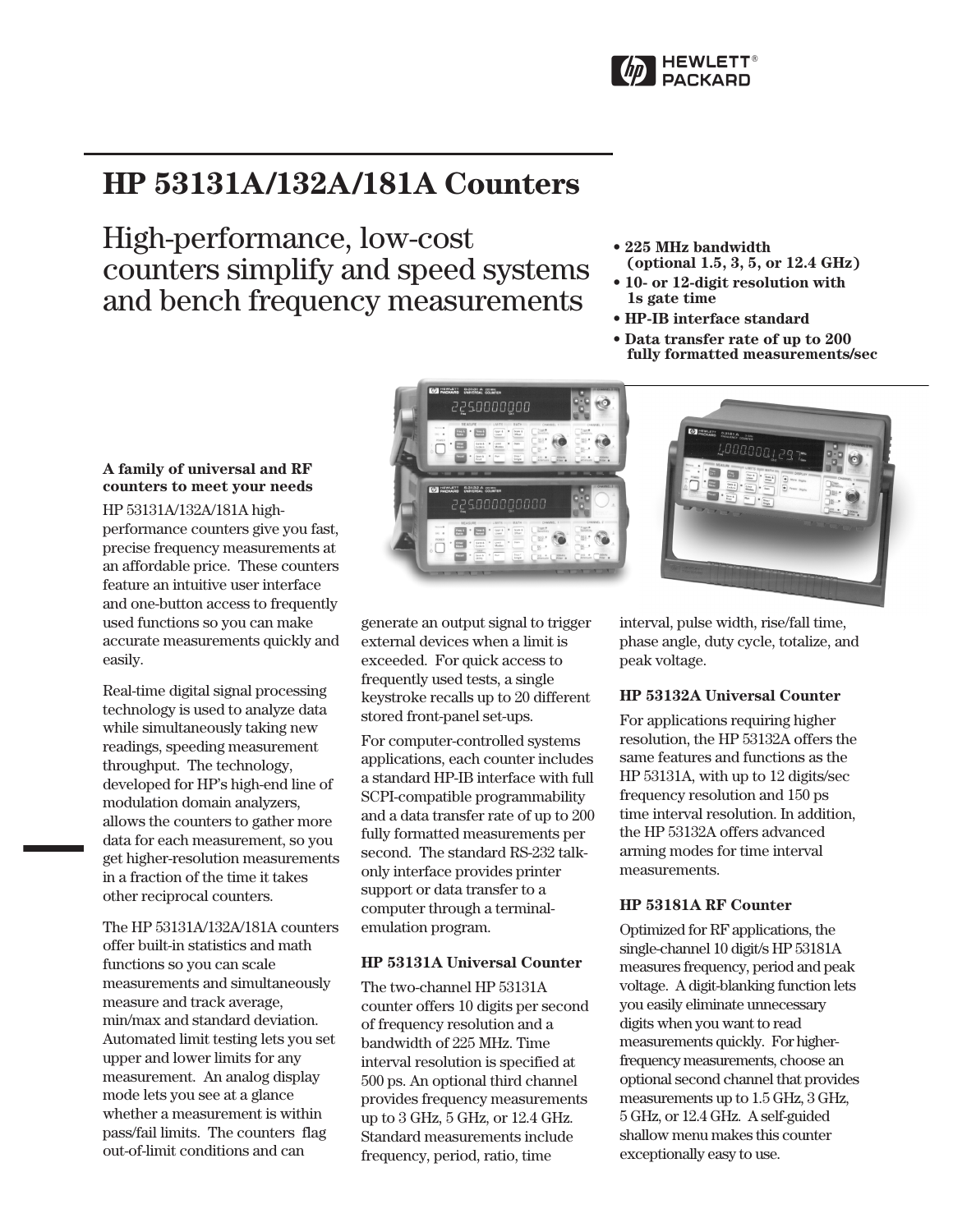# **HP BenchLink Meter turns your counter into a single-channel data acquisition system**

Used in conjunction with a HP 53131A/132A/181A counter, HP BenchLink Meter software gives you the flexibility to configure and run tests from your PC, making data gathering more convenient. HP BenchLink Meter also lets you get more information from your data by providing a variety of basic display modes and analysis tools so you can see your data the way you need it.

HP BenchLink Meter lets you:

- completely configure tests using the HP 53131A/132A/181A counters, including measurement type, number of readings, measurement speed, and more.
- choose display modes from real-time strip chart, histogram, readout, and table mode.
- scale measurements data and make it look the way you want it.
- easily copy captured data to other programs for more complex analysis.

# **Optional timebases offer increased stability**

Optional timebases are available for HP 53131A/132A/181A counters to increase measurement accuracy. Option 010 provides a high stability oven timebase with aging of less than  $5 \times 10^{-10}$  per day.

# **3-year warranty**

Each HP 53131A/132A/181A counter comes with operating, programming and service manuals, a power cord and a full 3-year warranty.

# *Time Base*

|                                                                |                                     | <b>Standard</b><br>$(0^{\circ}$ to 50 $^{\circ}$ C) | <b>Medium Oven</b><br>(Option 001)               | <b>High Oven</b><br>(Option 010)                | <b>Ultra High Oven</b><br>(Option 012 for HP 53132A only)               |
|----------------------------------------------------------------|-------------------------------------|-----------------------------------------------------|--------------------------------------------------|-------------------------------------------------|-------------------------------------------------------------------------|
| <b>Temperature Stability</b><br>(referenced to $25^{\circ}$ C) |                                     | $< 5 \times 10^{-6}$                                | $< 2 \times 10^{-7}$                             | $< 2.5 \times 10^{9}$                           | $< 2.5 \times 10^{-9}$                                                  |
| <b>Aging Rate</b><br>(after 30 days)                           | Per Dav:<br>Per Month:<br>Per Year: | $<$ 3 x 10 <sup>-7</sup>                            | $<$ 4 x 10 <sup>-8</sup><br>$< 2 \times 10^{-7}$ | $< 5 \times 10^{-10}$<br>$< 1.5 \times 10^{-8}$ | $< 1 \times 10^{-10}$<br>$<$ 3 x 10 <sup>o</sup><br>$< 2 \times 10^{8}$ |
| Turn-on stability vs. time                                     |                                     |                                                     |                                                  |                                                 |                                                                         |
| (in 30 minutes)                                                |                                     |                                                     | $< 2 \times 10^{-7}$<br>referenced to 2 Hr       | $< 5 \times 10^{-9}$<br>referenced to 24 Hr     | $< 5 \times 10^{-9}$<br>referenced to 24 Hr                             |
| <b>Calibration</b>                                             |                                     | Manual Adjust                                       | Electronic                                       | Electronic                                      | Electronic                                                              |

Note that power to the time base is maintained when the counter is placed in standby via the front panel switch. The internal fan will continue to operate when in standby to maintain long-term measurement reliability.

# *Instrument Inputs*

| <b>Input Specifications</b><br>Channel 1 & 2 (53131A, 53132A) 1<br><b>Channel 1 (53181A)</b> |                                                                                            |  |  |
|----------------------------------------------------------------------------------------------|--------------------------------------------------------------------------------------------|--|--|
| <b>Frequency Range</b>                                                                       |                                                                                            |  |  |
| dc Coupled                                                                                   | dc to 225 MHz                                                                              |  |  |
| ac Coupled                                                                                   | 1 MHz to 225 MHz (50 $\Omega$ )                                                            |  |  |
|                                                                                              | 30 Hz to 225 MHz $(1 M\Omega)$                                                             |  |  |
| <b>FM Tolerance</b>                                                                          | 25%                                                                                        |  |  |
| <b>Voltage Range and Sensitivity (Sinusoid)</b> <sup>2</sup>                                 |                                                                                            |  |  |
| dc to 100 MHz                                                                                | 20 mVrms to $\pm 5$ V ac + dc                                                              |  |  |
| 100 MHz to 200 MHz                                                                           | 30 mVrms to $\pm$ 5 V ac + dc                                                              |  |  |
| 200 MHz to 225 MHz                                                                           | 40 mVrms to $\pm$ 5 V ac + dc<br>(all specified at 75 mVrms<br>with opt. rear connectors)3 |  |  |

1 Specifications and Characteristics for Channels 1 and 2 are identical for both Common and Separate configurations.

| 4.5 ns to 10 ns<br>Pulse Width | 100 mVpp to 10 Vpp<br>(150 mVpp with optional<br>rear connectors) <sup>3</sup> |
|--------------------------------|--------------------------------------------------------------------------------|
| >10 ns Pulse Width             | 50 mVpp to 10 Vpp<br>(100 mVpp with optional<br>rear connectors) <sup>3</sup>  |
| Trigger Level <sup>2</sup>     |                                                                                |
| Range                          | $+5.125V$                                                                      |
| Accuracy                       | $\pm$ (15 mV + 1% of trigger level)                                            |
| 5mV<br>Resolution              |                                                                                |

2 Values shown are for X1 attenuator setting. Multiply all

values by 10 (nominal) when using the X10 attenuator setting. 3When the 53131A or 53132A are ordered with the optional rear terminals (Opt 060), the channel 1 and 2 inputs are active on both front and rear of the counter. When the 53181A is ordered with the optional rear terminal, the channel 1 input is active on both front and rear of the counter. For this condition, specifications indicated for the rear connections also apply to the front connections.

| <b>Damage Level</b>                 |                                               |
|-------------------------------------|-----------------------------------------------|
| 50 Ω                                | 5 Vrms                                        |
| 0 to 3.5 kHz, 1 M $\Omega$          | $350$ Vdc + ac pk                             |
| 3.5 kHz to 100 kHz,<br>1 M $\Omega$ | 350 Vdc + ac pk linearly<br>derated to 5 Vrms |
| $>100$ kHz, 1 M $\Omega$            | 5 Vrms                                        |
| $\overline{\phantom{a}}$            |                                               |

4When optional additional channels are ordered with opt 060, refer to configuration table for opt 060 under ordering info on page 8. There is no degradation in specifications for this input, as applicable.

 $5$  Available for all measurements except Peak Volts. External Arm is referred to as External Gate for some measurements.

 $^6$  See Specifications for Pulse Width and Rise/Fall Time measurements for additional restrictions on signal timing characteristics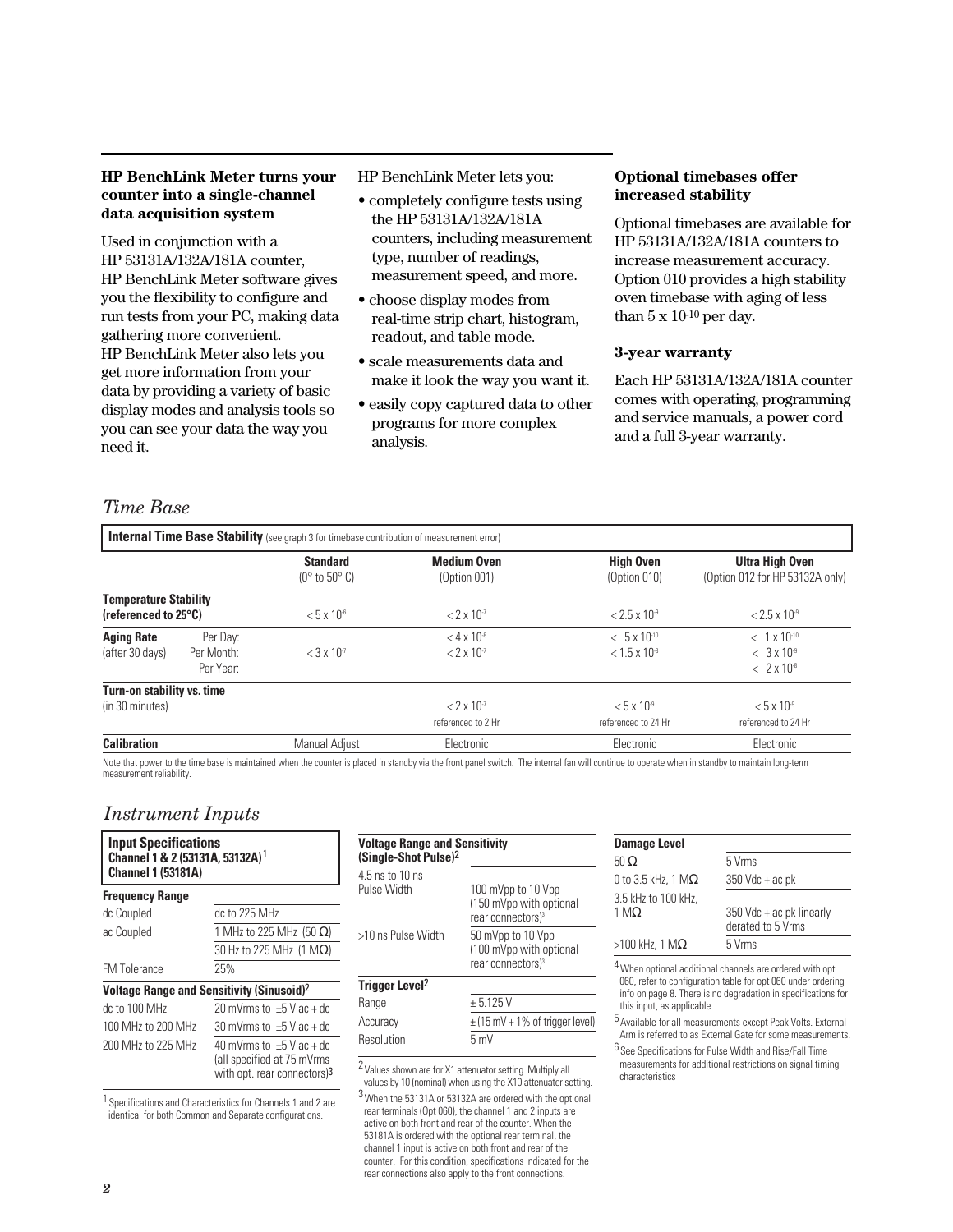| <b>Input Characteristics</b><br>Channel 1 & 2 (53131A, 53132A) 1<br><b>Channel 1 (53181A)</b> |                                                                                | Input Specifications <sup>4</sup><br><b>Channel 3 (53131A, 53132A)</b><br><b>Channel 2 (53181A)</b> |                                                                                                |  |
|-----------------------------------------------------------------------------------------------|--------------------------------------------------------------------------------|-----------------------------------------------------------------------------------------------------|------------------------------------------------------------------------------------------------|--|
| Impedance<br>1 M $\Omega$ Capacitance<br>Coupling<br>Low-Pass Filter                          | 1M $\Omega$ or 50 $\Omega$<br>30pF<br>ac or dc<br>100 kHz, switchable          | <b>Frequency Range</b><br>Option 015<br>(for 53181A only)<br>Option 030                             | 100 MHz to 1.5 GHz<br>(see opt 030 for add'l spec<br>100 MHz to 3 GHz                          |  |
| Input Sensitivity                                                                             | $-20$ dB at $> 1$ MHz<br>Selectable between Low,<br>Medium, or High (default). | Option 050<br>Option 124                                                                            | 200 MHz to 5 GHz<br>200 MHz to 12.4 GHz                                                        |  |
| <b>Trigger Slope</b>                                                                          | Low is approximately 2x<br>High Sensitivity.<br>Positive or Negative           | Option 030                                                                                          | <b>Power Range and Sensitivity (Sinusoid)</b><br>100 MHz to 2.7 GHz:<br>$-27$ dBm to $+19$ dBm |  |
| Auto Trigger Level<br>Range                                                                   | 0 to 100% in 10% steps                                                         | Option 050                                                                                          | 2.7 GHz to 3 GHz:<br>$-21$ dBm to $+13$ dBm<br>200 MHz to 5 GHz:<br>$-23$ dBm to $+13$ dBm     |  |
| Frequency<br>Input Amplitude                                                                  | $>100$ Hz<br>$>100$ mVpp<br>(No amplitude modulation)                          | Option 124                                                                                          | 200 MHz to 12.4 GHz<br>$-23$ dBm to $+13$ dBm                                                  |  |
| Attenuator<br>Voltage Range<br>Trigger Range                                                  | x10<br>x10                                                                     | <b>Damage Level</b><br>Option 030<br>Option 050<br>Option 124                                       | 5 Vrms<br>$+25$ dBm<br>$+25$ dBm                                                               |  |
|                                                                                               |                                                                                | <b>Characteristics</b>                                                                              |                                                                                                |  |

|                                        | <b>External Arm Input Specifications</b> <sup>5</sup>  |
|----------------------------------------|--------------------------------------------------------|
| <b>Signal Input Range</b>              | <b>TTL Compatible</b>                                  |
| <b>Timing Restrictions</b>             |                                                        |
| Pulse Width                            | $>50$ ns                                               |
| <b>Transition Time</b>                 | $< 250$ ns                                             |
| Start-to-Stop Time                     | $>50$ ns                                               |
| <b>Damage Level</b>                    | 10 Vrms                                                |
|                                        | <b>External Arm Input Characteristics</b> <sup>5</sup> |
| Impedance                              | 1 k $\Omega$                                           |
| Input Capacitance                      | 17 pF                                                  |
| Start/Stop Slope                       | Positive or Negative                                   |
|                                        | <b>External Time Base Input Specifications</b>         |
| Voltage Range                          | 200 mVrms to 10 Vrms                                   |
| Damage Level                           | 10 Vrms                                                |
| Frequency                              | 1 MHz, 5 MHz, and 10 MHz                               |
|                                        | (53132A 10 MHz only)                                   |
| <b>Time Base Output Specifications</b> |                                                        |
| Output Frequency                       | 10 MHz                                                 |
| Voltage                                | $>$ 1 Vpp into 50 $\Omega$<br>(centered around 0 V)    |

# *Measurement Specifications*



# **Period (53131, 53132, 53181)**

Impedance  $50 \Omega$ Coupling AC VSWR  $\overline{\langle 2.5:1 \rangle}$ 

**Channel 1 and 2 (53131, 53132); Channel 1 (53181) Range** 4.44 ns to 10 s **Channel 3 (53131A, 53132A) Channel 2 (53181A) Option 015** (53181 only) 0.66 ns to 10 ns<br>**Option 030** 0.33 ns to 10 ns **Option 030** 0.33 ns to 10 ns<br>**Option 050** 0.2 ns to 5 ns **0.2** ns to 5 ns **Option 124** 80 ps to 5 ns

# **Frequency Ratio (53131, 53132, 53181)**

Measurement is specified over the full signal range of each input.

**Results Range** 10<sup>-10</sup> to 10<sup>11</sup>

**`Auto' Gate Time** 100 ms

#### **For Time or Digits Arming:**

| <b>LSD Displayed:</b> $\left(\frac{2\sqrt{2} \times t_{res}}{\text{Gate Time} \times \sqrt{\text{Number of Samples}}} + \frac{t_{jitter}}{\text{Gate Time}}\right) \times \begin{array}{c} \text{Frequency} \\ \text{Period} \end{array}$ |                                                                                                                                    |                                                                                                                                                                                                                       |  |   |  |  |  |
|-------------------------------------------------------------------------------------------------------------------------------------------------------------------------------------------------------------------------------------------|------------------------------------------------------------------------------------------------------------------------------------|-----------------------------------------------------------------------------------------------------------------------------------------------------------------------------------------------------------------------|--|---|--|--|--|
| <b>RMS Resolution (see graph 2):</b>                                                                                                                                                                                                      |                                                                                                                                    |                                                                                                                                                                                                                       |  |   |  |  |  |
| $\left(\frac{4 \times \sqrt{t^2_{res} + (2 \times \text{trigger Error}^2)}}{\text{Gate Time} \times \sqrt{\text{Number of Samples}}} + \frac{t_{jitter}}{\text{Gate Time}}\right) \times \frac{\text{Frequency}}{\text{Period}}$          |                                                                                                                                    |                                                                                                                                                                                                                       |  |   |  |  |  |
|                                                                                                                                                                                                                                           |                                                                                                                                    |                                                                                                                                                                                                                       |  |   |  |  |  |
|                                                                                                                                                                                                                                           | $\begin{array}{ccc} \text{HP 53131A/181A} & & \text{HP 53132A} \\ \text{t}_\text{res} & & \text{t}_\text{jitter} & \\ \end{array}$ |                                                                                                                                                                                                                       |  |   |  |  |  |
| typical 500 ps 50 ps 225 ps 3 ps<br>see graphs for worst case resolution performance                                                                                                                                                      |                                                                                                                                    |                                                                                                                                                                                                                       |  |   |  |  |  |
| Number of Samples =                                                                                                                                                                                                                       | Gate Time x Frequency (Frequency < 200 kHz)<br>Gate Time x 200,000 (Frequency > 200 kHz)                                           |                                                                                                                                                                                                                       |  |   |  |  |  |
|                                                                                                                                                                                                                                           |                                                                                                                                    | <b>Systematic Uncertainty:</b> $\left(\begin{array}{cc} \pm \text{Time Base Error} \pm \frac{t_{\text{acc}}}{\text{Gate Time}} \end{array}\right)$ x $\begin{array}{c} \text{Frequency} \\ \text{Period} \end{array}$ |  |   |  |  |  |
|                                                                                                                                                                                                                                           | $t_{\rm acc}$                                                                                                                      | HP 53131A/181A HP 53132A<br>$t_{\rm acc}$                                                                                                                                                                             |  |   |  |  |  |
| typical                                                                                                                                                                                                                                   | $100 \text{ ps}$                                                                                                                   | 10 ps                                                                                                                                                                                                                 |  |   |  |  |  |
| worst case                                                                                                                                                                                                                                | 300 <sub>ps</sub>                                                                                                                  | 100 <sub>ps</sub>                                                                                                                                                                                                     |  | 3 |  |  |  |
| <b>Trigger:</b> Default setting is Auto Trigger at 50%                                                                                                                                                                                    |                                                                                                                                    |                                                                                                                                                                                                                       |  |   |  |  |  |

|                                                                                                                              | <b>LSD Displayed:</b> $\left(\begin{array}{cc} \frac{t_{\textit{res}}}{\textit{Gate Time}}\end{array}\right)$ x $\begin{array}{c} \textit{Frequency} \\ \textit{or} \\ \textit{Period} \end{array}$ |                                                                |  |                                                                                                                                                                                                                                |
|------------------------------------------------------------------------------------------------------------------------------|-----------------------------------------------------------------------------------------------------------------------------------------------------------------------------------------------------|----------------------------------------------------------------|--|--------------------------------------------------------------------------------------------------------------------------------------------------------------------------------------------------------------------------------|
|                                                                                                                              |                                                                                                                                                                                                     |                                                                |  | <i>L</i> Gate Time $\int$ Period<br><b>RMS Resolution:</b> $\left(\frac{\sqrt{t^2_{res} + (2 \times \text{ trigger Error}^2)}}{\text{Gate Time}}\right) \times \begin{array}{c} \text{Frequency} \\ \text{Period} \end{array}$ |
|                                                                                                                              |                                                                                                                                                                                                     | HP 53131A HP 53132A HP 53181A<br>$t_{res}$ $t_{res}$ $t_{res}$ |  |                                                                                                                                                                                                                                |
| typical                                                                                                                      | see graphs for worst case resolution performance                                                                                                                                                    | 650 ps 200 ps 650 ps                                           |  |                                                                                                                                                                                                                                |
| For Automatic Arming: Gate Time = $\frac{N}{F_{\text{F}\text{EQUENCV}}}$                                                     |                                                                                                                                                                                                     |                                                                |  |                                                                                                                                                                                                                                |
| where $N = 1$ for standard channel Frequency < 1 MHz<br>4 for standard channel Frequency > 1 MHz<br>128 for optional channel |                                                                                                                                                                                                     |                                                                |  |                                                                                                                                                                                                                                |
|                                                                                                                              |                                                                                                                                                                                                     |                                                                |  | <b>Systematic Uncertainty:</b> $\left(\begin{array}{cc} \pm Time \ Base \ Error \pm \ \frac{face}{Gate \ Time} \end{array}\right)$ <i>x</i> Frequency                                                                          |
|                                                                                                                              | $t_{\text{acc}}$                                                                                                                                                                                    | HP 53131A HP 53132A HP 53181A<br>$t_{acc}$ $t_{acc}$           |  |                                                                                                                                                                                                                                |
| typical                                                                                                                      | 350 ps 350 ps 350 ps<br>worst case 1.25 ns 500 ps 1.25 ns                                                                                                                                           |                                                                |  |                                                                                                                                                                                                                                |

**For Automatic or External Arming:** (and signals < 100 Hz using Timed Arming)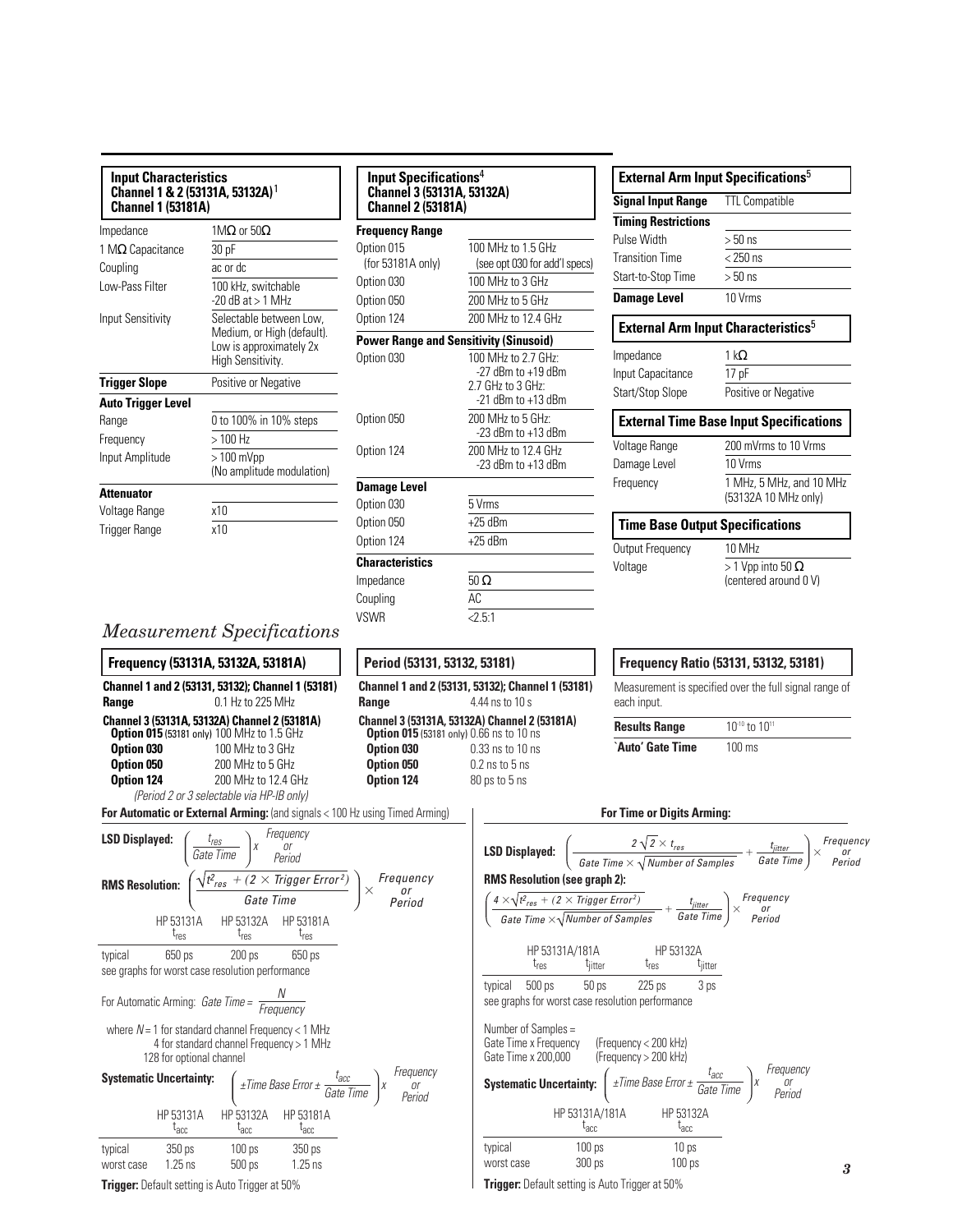Measurement is specified over the full signal ranges<sup>6</sup> of Channels 1 and 2.

| <b>Results Range</b> | $-1$ ns to $10^5$ s           |  |
|----------------------|-------------------------------|--|
| LSD                  | 500 ps (53131)/150 ps (53132) |  |

| I<br>$\sim$ | ۰. |
|-------------|----|
|-------------|----|

#### **Phase (53131A, 53132A)**

Measurement is specified over the full signal range of Channels 1 and 2.

**Results Range:** -180° to +360°

## **Duty Cycle (53131A, 53132A)**

Measurement is specified over the full signal range of Channel 1. However, both the positive and negative pulse widths must be greater than 4 ns.



**Results Range:** 0 to 1 (e.g. 50% duty cycle would be displayed as .5)

#### **Rise/Fall Time (53131A, 53132A)**

Measurement is specified over the full signal ranges of Channel 1. The interval between the end of one edge and start of a similar edge must be greater than 4 ns.

| <b>Edge Selection</b> | Positive or Negative                              |  |
|-----------------------|---------------------------------------------------|--|
| <b>Trigger</b>        | Default setting is Auto<br>Trigger at 10% and 90% |  |
| <b>Results Range</b>  | 5 ns to $105$ s                                   |  |
| LSD                   | 500 ps (53131)/150 ps (53132)                     |  |

# **Pulse Width (53131A, 53132A)**

Measurement is specified over the full signal range of Channel 1. The width of the opposing pulse must be greater than 4 ns.

| <b>Pulse Selection</b> | Positive or Negative                      |
|------------------------|-------------------------------------------|
| <b>Trigger</b>         | Default setting is Auto<br>Trigger at 50% |
| <b>Results Range</b>   | 5 ns to $105$ s                           |
| LSD                    | 500 ps (53131)/150 ps (53132)             |

### **Totalize (53131A, 53132A)**

Measurement is specified over the full signal range of Channel 1.

| <b>Results Range</b> | 0 to $10^{15}$ |
|----------------------|----------------|
| <b>Resolution</b>    | $± 1$ count    |

# **Peak Volts (53131A, 53132A, 53181A)**

Measurement is specified on Channels 1 and 2 for dc signals; or for ac signals of frequencies between 100 Hz and 30 MHz with peak-to-peak amplitude greater than 100 mV.

| <b>Results Range</b> | $-5.1 V$ to $+5.1 V$ |  |  |
|----------------------|----------------------|--|--|
| <b>Resolution</b>    | $10 \text{ mV}$      |  |  |

# **Peak Volts Systematic Uncertainty**<br>for ac signals:  $25 \text{ mV} + 10\%$

 $25 \text{ mV} + 10\% \text{ of V}$ for dc signals: 25 mV + 2% of V Use of the input attenuator multiplies all voltage specifications (input range, results range, resolution and systematic uncertainty) by a nominal factor of 10.

#### **Time Interval, Pulse Width, Rise/Fall Time (53131 and 53132 only):**

**RMS Resolution:**

 $(t_{res})^2$  + Start Trigger Error<sup>2</sup> + Stop Trigger Error<sup>2</sup>

#### **Systematic Uncertainty:**

± (Time Base Error x Measurement) ± Trigger Level Timing Error ± 1.5 ns Differential Channel Error (53131A) ± (Time Base Error x Measurement) ± Trigger Level Timing Error ± 900 ps Differential Channel Error (53132A)

where  $t_{res}$  = 750 ps for the 53131A; 300 ps for the 53132A

**Frequency Ratio:**  $\frac{Ch1}{Cl2}$ ,  $\frac{Ch2}{Cl3}$ ,  $\frac{Ch2}{Cl4}$ ,  $\frac{Ch3}{Cl4}$  (53131A and 53132A)  $\frac{Ch1}{Cl3}$ ,  $\frac{Ch2}{Cl4}$  (53181A) **LSD:** Ratio  $\frac{1}{2}$ :  $\frac{1}{\sqrt{b^2 \text{ F} \cos \sqrt{b^2 \text{ F} \sin^2 b^2}}}$  Ratio  $\frac{2}{1}$ : Ch2  $Ch1$  $Ch2$ Ch1 Ch3 Ch2 Ch1 Ch2 Ch<sub>1</sub> Ch3 Ch1 Ch2 Freq  $\times$  Gate Time Ch2 Freq (Ch1 Freq)  $^2\times$  Gate Time

**RMS Resolution:**

**Ratio** 
$$
\frac{1}{2}
$$
:  $\frac{2 \times \sqrt{1 + (Ch1 \text{ Fred} \times Ch2 \text{ Trigger Error})^2}}{Ch2 \text{ Fred} \times Gate \text{ Time}}$   
**Ratio**  $\frac{2}{1}$ :  $\frac{2 \times Ch2 \text{ Fred} \times \sqrt{1 + (Ch1 \text{ Fred} \times Ch2 \text{ Trigger Error})^2}}{(Ch1 \text{Freq})^2 \times Gate \text{ Time}}$ 

For measurements using Ch3, substitute Ch3 for Ch2 in these equations. To minimize relative phase measurement error, connect the higher frequency signal to channel 1.

**Systematic Uncertainty: ± 2x resolution** 

**Phase (53131 and 53132) RMS Resolution:**  $((t_{res})^2 + (2 \times \text{Trigger Error}^2)) \quad \times \left(1 + \left(\frac{\text{Phase}}{360^\circ}\right)^{\!\!\!\circ}\, \right) \times \text{Frequency} \times 360^\circ$ 2  $\times$ 

Systematic Uncertainty: (± Trigger Level Timing Error ± 1.5 ns Differential Channel Error) x Frequency x 360° (53131) ( $\pm$ Trigger Level Timing Error  $\pm$  900 ps Differential Channel Error) x Frequency x 360° (53132)

**Duty Cycle (53131 and 53132)**

**RMS Resolution:** 
$$
\sqrt{\left((t_{res})^2 + (2 \times \text{Trigger Error}^2)\right) \times (1 + \text{Duty Cycle}^2)} \times \text{Frequency}
$$

$$
t_{res} = \frac{53131A}{750 \text{ ps}} = \frac{53132A}{300 \text{ ps}}
$$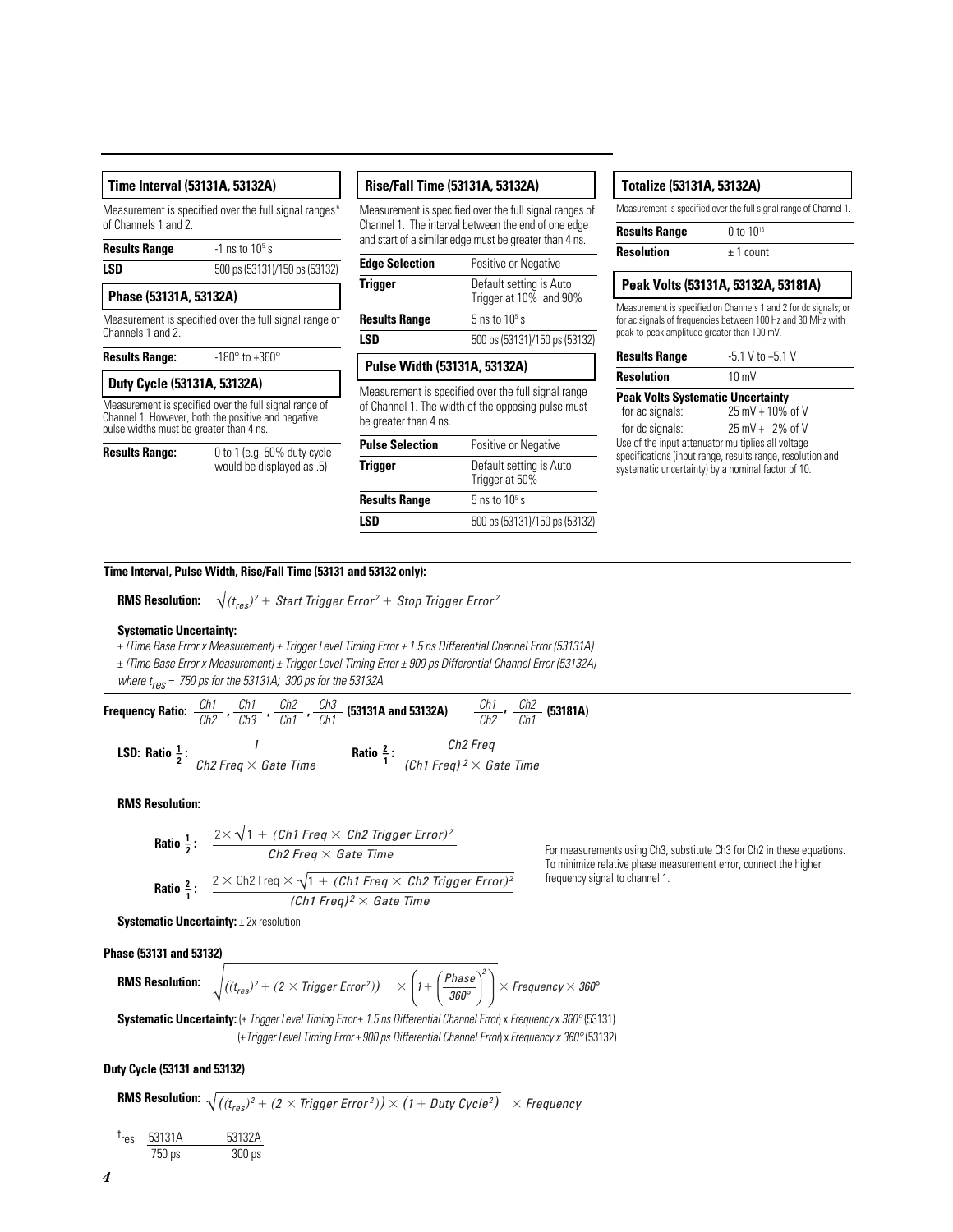#### **Gate Time**

Auto Mode, or 1 ms to 1000 s

| <b>Measurement Throughput</b>                 |                                                    |  |
|-----------------------------------------------|----------------------------------------------------|--|
| <b>HP-IB ASCII</b>                            | 200 measurements/s<br>(maximum)                    |  |
| <b>Measurement Arming</b>                     |                                                    |  |
| <b>Start Measurement</b>                      | Free Run, Manual, or<br><b>Fxternal</b>            |  |
| <b>Stop Measurement</b>                       | Continuous, Single,<br>External, or Timed          |  |
| <b>Time Interval</b><br><b>Delayed Arming</b> | 100 µs to 10 s (53131A)<br>100 ns to 10 s (53132A) |  |

#### **Arming Modes**

(Note that not all arming modes are available for every measurement function.)

**Auto Arming:** Measurements are initiated immediately and acquired as fast as possible, using a minimum number of signal edges.

**Timed Arming:** The duration of the measurement is internally timed to a user-specified value (also known as the "gate time").

**Digits Arming:** Measurements are performed to the requested resolution (number of digits) through automatic selection of the acquisition time.

**External Arming:** An edge on the External Arm Input enables the start of each measurement. Auto Arming, Timed arming modes or another edge on the External Arm Input may be used to complete the measurement.

**Time Interval Delayed Arming:** For Time Interval measurements, the Stop Trigger condition is inhibited for a user-specified time following the Start Trigger. The 53132A offers advanced time interval arming capabilities including use of user specified time or Channel 2 events to delay both Start and Stop Triggers.

### **Measurement Limits**

**Limit Checking:** The measurement value is checked against user-specified limits at the end of each measurement.

**Display Modes:** The measurement result may be displayed as either the traditional numeric value or graphically as an asterisk moving between two vertical bars.

#### **Out-of-Limits Indications:**

- The limits annunciator will light on the front panel display.
- The instrument will generate an SRQ if enabled via HP-IB.
- The limits hardware signal provided via the RS-232 connector will go low for the duration of the out-oflimit condition.
- If the Analog Display mode is enabled, the asterisk appears outside the vertical bars, which define the upper and lower limits.

## • **Fractional Time Base Error (see graph 3)**

Time base error is the maximum fractional frequency variation of the time base due to aging or fluctuations in ambient temperature or line voltage:

Time Base Error = 
$$
\left(\frac{\Delta f}{f} \text{aging rate} + \frac{\Delta f}{f} \text{ temperature} + \frac{\Delta f}{f} \text{ line voltage}\right)
$$

Multiply this quantity by the measurement result to yield the absolute error for that measurement. Averaging measurements will not reduce (fractional) time base error. The counters exhibit negligible sensitivity to line voltage; consequently the line voltage term may be ignored.

## • **Trigger Error**

External source and input amplifier noise may advance or delay the trigger points that define the beginning and end of a measurement. The resulting timing uncertainty is a function of the slew rate of the signal and the amplitude of spurious noise spikes (relative to the input hysteresis band). The (rms) trigger error associated with a single trigger point is:

$$
\sqrt{(E_{input})^2 + (E_{signal})^2}
$$

Trigger Error  $= \frac{\sqrt{(E_{input})^2 + (E_{signal})^2}}{Input Signal Skew Rate at Trigger Point}$  (in seconds)

where

 $E_{input}$  = RMS noise of the input amplifier: 1 mVrms (350µVrms Typical). Note that the internal measurement algorithms significantly reduce the contribution of this term.

 $E_{\text{sional}}$  = RMS noise of the input signal over a 225 MHz bandwidth (100 kHz bandwidth when the low-pass filter is enabled). Note that the filter may substantially degrade the signal's slew rate at the input of the trigger comparator.

For two-trigger-point measurements (e.g. Rise Time, Pulse Width), the Trigger Errors will be referred to independently as Start Trigger Error and Stop Trigger Error.

## **Trigger Level Timing Error (see graph 6)** •

Trigger level timing error results from a deviation of the actual trigger level from the specified level. The magnitude of this error depends on resolution and accuracy of the trigger level circuit, input amplifier fidelity, input signal slew rate, and width of the input hysteresis band.

The following equations should be summed together to obtain the overall Trigger Level Timing Error. At the "High" sensitivity input setting, the hysteresis band can be assumed to be the sensitivity of the counter input (see page 2). Reduction of input sensitivity or use of the attenuator will increase the size of this band.

| Input Hysteresis Error:        | 0.5 x Hysteresis Band                         | 0.5 x Hysteresis Band                        |  |
|--------------------------------|-----------------------------------------------|----------------------------------------------|--|
|                                | Input Signal Slew Rate at Start Trigger Point | Input Signal Slew Rate at Stop Trigger Point |  |
| Trigger Level Setting Error: ± | 15 mV±(1% x Start Trigger Level Setting)      | 15 mV±/1% x Stop Trigger Level Setting)      |  |
|                                | Input Signal Slew Rate at Start Trigger Point | Input Signal Slew Rate at Stop Trigger Point |  |

#### **Differential Channel Error** •

The differential channel error term stated in several Systematic Uncertainty equations accounts for channel-to-channel mismatch and internal noise. This error can be substantially reduced by performing a TI calibration (accessible via the Utility Menu) in the temperature environment in which future measurements will be made.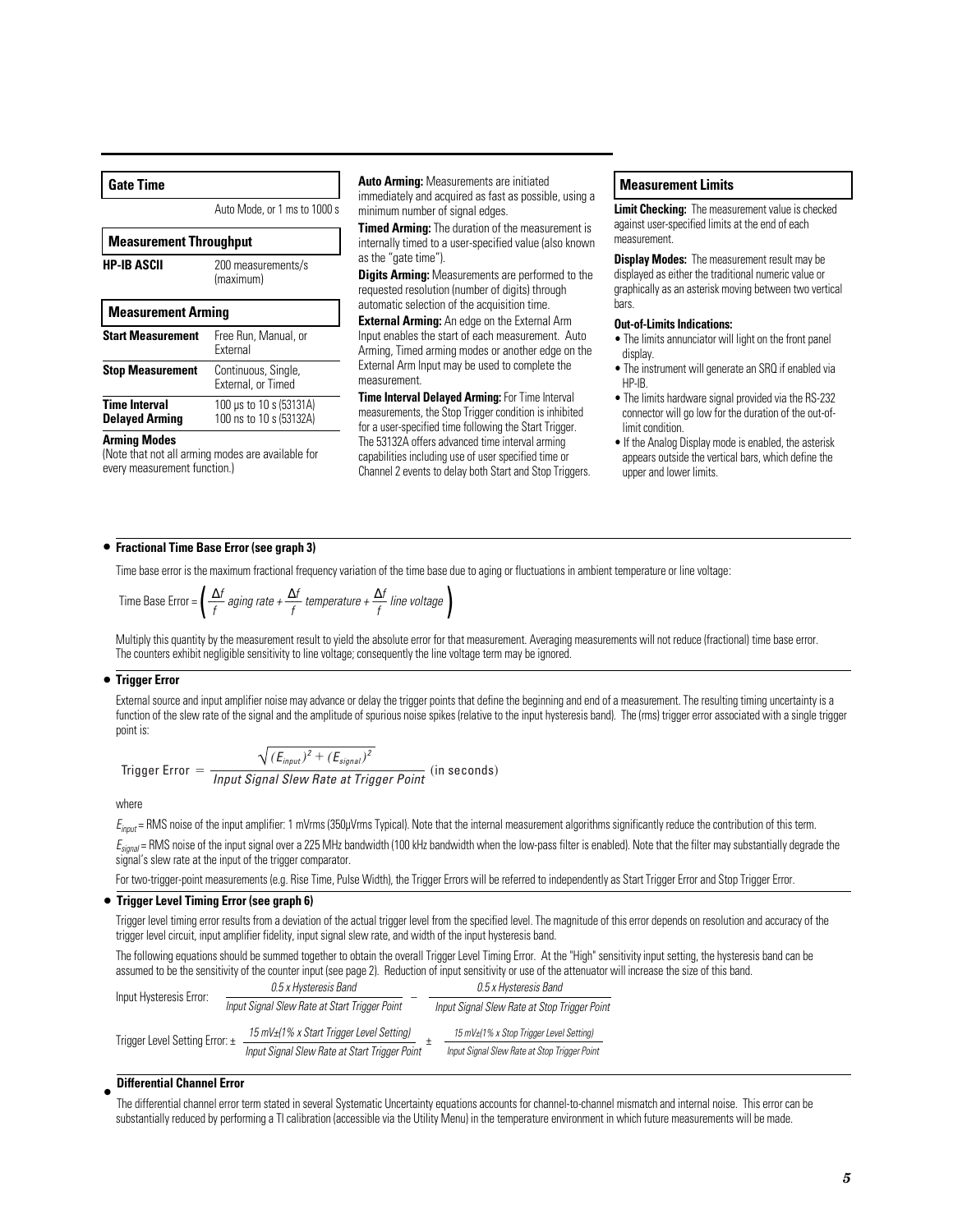### **Graph 1: HP 53131A/181A - Worst Case RMS Resolution**<sup>7</sup> **(Automatic or External Arming)**

The graphs may also be used to compute errors for Period Measurements. To find the Period error (∆P), calculate the frequency of the input signal (F = 1/P) and find the frequency error  $(\Delta F)$  from the chart.

Then calculate the period error as: 
$$
\Delta P = \left(\frac{\Delta F}{F}\right) \times P
$$



#### **Graph 2: HP 53131A/181A - Worst Case RMS Resolution**<sup>7</sup> **(Time or Digits Arming)**

<sup>7</sup>Graphs 1, 2, 4 and 5 do not reflect the effects of trigger error. To place an upper bound on the added effect of this error term, determine the frequency error from the appropriate graph and add a trigger error term as follows:

#### **Time or Digit Arming**

$$
\textit{Frequency Error}~+~\left(\frac{4\times\!\sqrt{2}\times\textit{Trigger Error}}{\textit{Gate Time}\times\!\sqrt{\textit{Number of Samples}}}\right)\times\begin{array}{c}\textit{Frequency}\\ \textit{or}\\ \textit{Period}\end{array}
$$

#### **Automatic or External Arming**

Frequency Error + 
$$
\left( \frac{\sqrt{2} \times \text{Trigger Error}}{\text{Gate Time}} \right) \times \begin{array}{c} \text{Frequency} \\ \text{period} \end{array}
$$





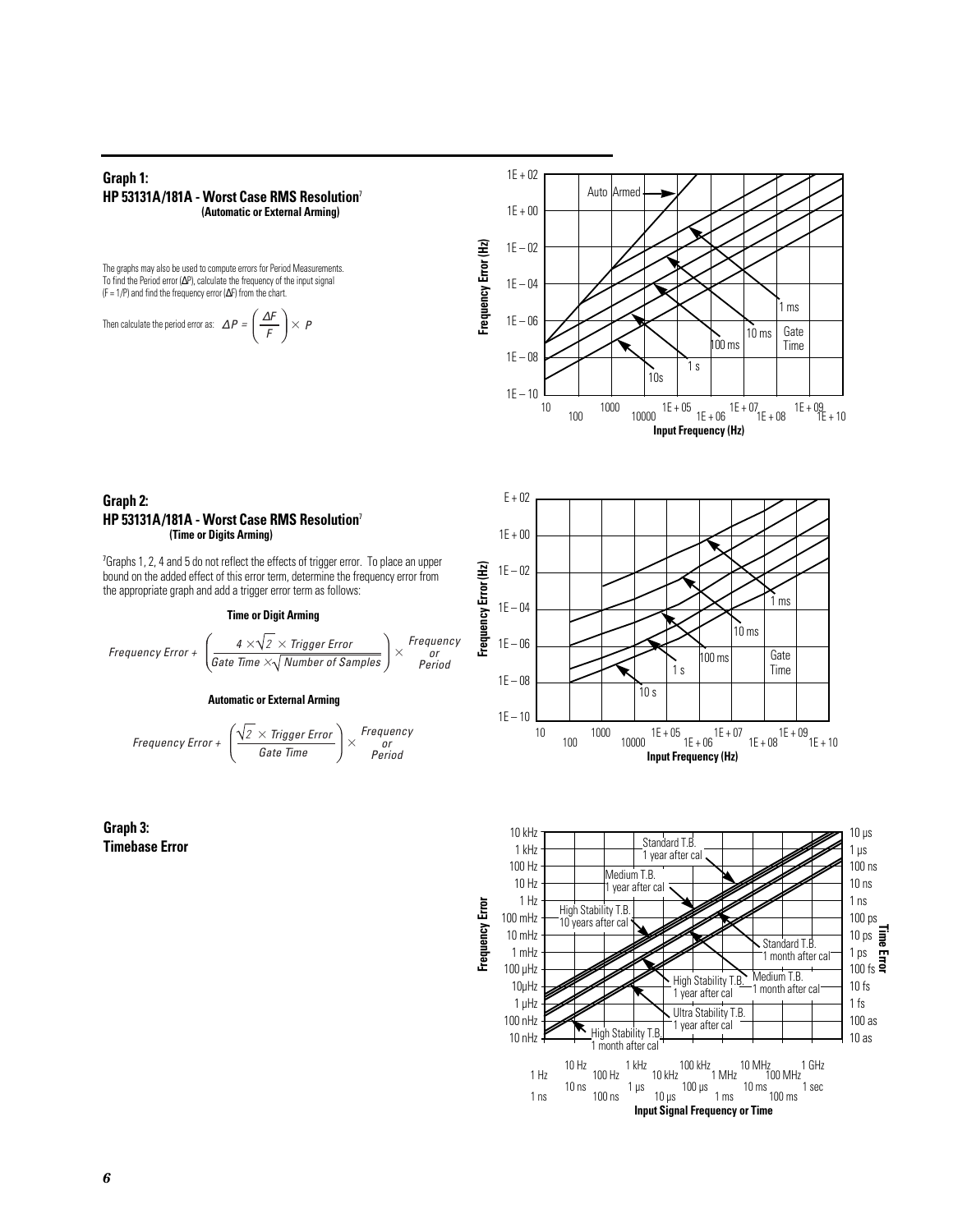





100 µ s 10 µ s 1 µ s 100 ns **Graph 6: Trigger Level Timing Error (Level Setting Error and Input Hysteresis)** 200 to 225 MHz Rep. Rate 100 to 200 MHz Rep. Rate



| <b>Measurement Statistics</b>     |                                                                                                                                                                                                                                                                                                                                                                                                                                                 |
|-----------------------------------|-------------------------------------------------------------------------------------------------------------------------------------------------------------------------------------------------------------------------------------------------------------------------------------------------------------------------------------------------------------------------------------------------------------------------------------------------|
| <b>Available Statistics:</b>      | Mean, Minimum, Maximum,<br><b>Standard Deviation</b>                                                                                                                                                                                                                                                                                                                                                                                            |
| Number of<br><b>Measurements:</b> | 2 to 1,000,000. Statistics may<br>be collected on all<br>measurements or on only those<br>which are between the limit<br>bands. When the Limits<br>function is used in conjunction<br>with Statistics, N (number of<br>measurements) refers to the<br>number of in-limit<br>measurements. In general,<br>measurement resolution will<br>improve in proportion<br>to $\sqrt{N}$ , up to the numerical<br>processing limits of the<br>instrument. |
| <b>Measurements:</b>              | Statistics may be collected for<br>all measurements except Peak<br>Volts and Totalize.                                                                                                                                                                                                                                                                                                                                                          |

#### **General Information**

#### **Save and Recall:**

Up to 20 complete instrument setups may be saved and recalled later. These setups are retained when power is removed from the counter.

| <b>Rack Dimensions</b><br>(HxWxD):             | 88.5 mm x 212.6 mm x<br>348.3 mm                                                                                                                                                                    |  |
|------------------------------------------------|-----------------------------------------------------------------------------------------------------------------------------------------------------------------------------------------------------|--|
| Weight:                                        | 3.5 kg maximum                                                                                                                                                                                      |  |
| <b>Warranty:</b>                               | 3 years                                                                                                                                                                                             |  |
| <b>Power Supply:</b><br>ac.<br>dc (Option 002) | 100 to 120 VAC ± 10% - 50,<br>60 or 400 Hz $\pm$ 10%<br>220 to 240 VAC ± 10% - 50<br>or 60 Hz $\pm$ 10%<br>10 to 32 Vdc, 4A inrush                                                                  |  |
| ac Line Selection:                             | Automatic                                                                                                                                                                                           |  |
| <b>Power Requirements:</b>                     | 170 VA maximum<br>(30 W typical)                                                                                                                                                                    |  |
| <b>Environment:</b>                            | 0°C to 55°C operating<br>-40°C to 71°C storage                                                                                                                                                      |  |
| <b>Remote Interface:</b>                       | HP-IB (IEEE 488.1-1987,<br>IEEE 488.2-1987)                                                                                                                                                         |  |
| <b>Remote Programming</b><br>Language:         | SCPI-1992.0 (Standard<br>Commands for Programmable<br>Instruments)                                                                                                                                  |  |
| Safety:                                        | Designed in compliance with<br>IEC-1010, UL-3111-1 (draft),<br>CAN/CSA 1010.1                                                                                                                       |  |
| <b>EMC:</b>                                    | CISPR-11, EN50082-1,<br>IEC 801-2, -3, -4                                                                                                                                                           |  |
| <b>Radiated Immunity:</b><br><b>Testing</b>    | When the product is operated<br>at maximum sensitivity<br>(20 mVrms) and tested at<br>3 V/m according to IEC 801-3,<br>external 100 to 200 MHz<br>electric fields may cause<br>frequency miscounts. |  |